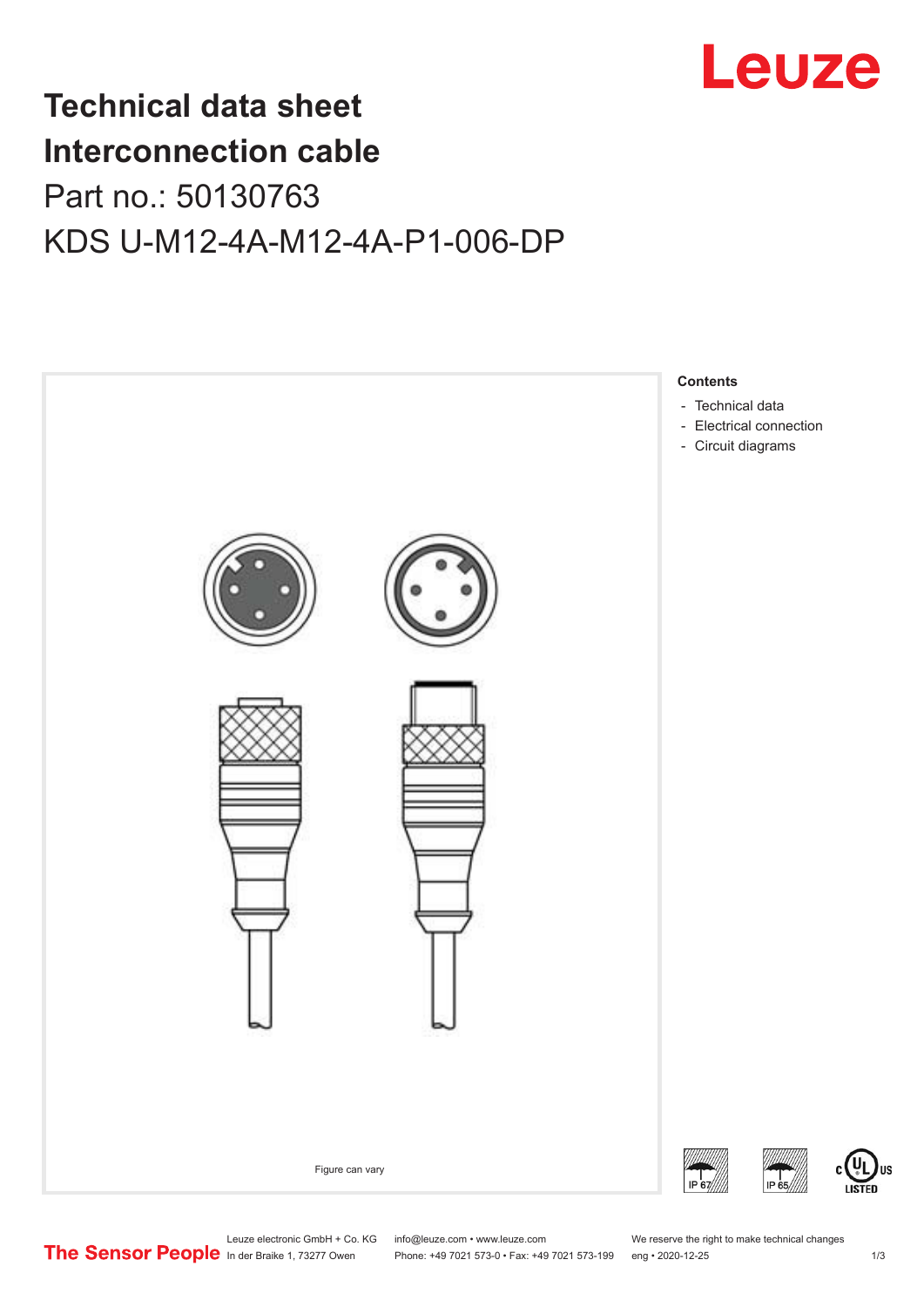### <span id="page-1-0"></span>**Technical data**

#### **Connection**

| <b>Connection 1</b>               |                                                                                                                                                                                                                                |
|-----------------------------------|--------------------------------------------------------------------------------------------------------------------------------------------------------------------------------------------------------------------------------|
| <b>Type of connection</b>         | Connector                                                                                                                                                                                                                      |
| <b>Thread size</b>                | M12                                                                                                                                                                                                                            |
| <b>Type</b>                       | Female                                                                                                                                                                                                                         |
| No. of pins                       | 4-pin                                                                                                                                                                                                                          |
| Encoding                          | A-coded                                                                                                                                                                                                                        |
| Version                           | Axial                                                                                                                                                                                                                          |
| <b>Connector, LED</b>             | Yes                                                                                                                                                                                                                            |
|                                   |                                                                                                                                                                                                                                |
| <b>Connection 2</b>               |                                                                                                                                                                                                                                |
| <b>Type of connection</b>         | Connector                                                                                                                                                                                                                      |
| <b>Thread size</b>                | M <sub>12</sub>                                                                                                                                                                                                                |
| <b>Type</b>                       | Male                                                                                                                                                                                                                           |
| No. of pins                       | 4-pin                                                                                                                                                                                                                          |
| Encoding                          | A-coded                                                                                                                                                                                                                        |
| Version                           | Axial                                                                                                                                                                                                                          |
|                                   |                                                                                                                                                                                                                                |
| <b>Cable properties</b>           |                                                                                                                                                                                                                                |
| <b>Number of conductors</b>       | 4 Piece(s)                                                                                                                                                                                                                     |
| Wire cross section                | $0.34 \, \text{mm}^2$                                                                                                                                                                                                          |
| <b>AWG</b>                        | 22                                                                                                                                                                                                                             |
| <b>Sheathing color</b>            | <b>Black</b>                                                                                                                                                                                                                   |
| <b>Shielded</b>                   | <b>No</b>                                                                                                                                                                                                                      |
| Silicone-free                     | Yes                                                                                                                                                                                                                            |
| Cable design                      | Interconnection cable                                                                                                                                                                                                          |
| Cable diameter (external)         | 4.7 mm                                                                                                                                                                                                                         |
| Cable length                      | 600 mm                                                                                                                                                                                                                         |
| <b>Sheathing material</b>         | <b>PUR</b>                                                                                                                                                                                                                     |
| <b>Wire insulation</b>            | PP                                                                                                                                                                                                                             |
| <b>Traverse rate</b>              | Max, 3.3 m/s with horiz, traverse path of<br>5m and and max, acceleration of 5m/s <sup>2</sup>                                                                                                                                 |
| Suitability for drag chains       | Yes                                                                                                                                                                                                                            |
| Properties of the outer sheathing | Free of CFC, cadmium, silicone, halogen<br>and lead, matt, low-adhesion, abrasion-<br>resistant, easily machine-processable                                                                                                    |
| Resistance of the outer sheathing | Hydrolysis and microbe resistant, good<br>oil, gasoline and chemical resistance in<br>accordance with VDE 0472 part 803 test<br>B, flame retardant in accordance with UL<br>1581 VW1 / CSA FT1 / IEC 60332-1,<br>IEC 60332-2-2 |
| <b>Torsion suitability</b>        | $\pm 180^\circ$ / m (max. 2 mio. cycles with 35<br>cycles / min)                                                                                                                                                               |

#### **Mechanical data**

| <b>Width across flats</b>                                       | $13 \text{ mm}$          |
|-----------------------------------------------------------------|--------------------------|
| Net weight                                                      | 46 q                     |
| <b>Bending cycles</b>                                           | 5,000,000 Piece(s)       |
| Bending radius, flexible laying, min.                           | Min. 10 x cable diameter |
| Bending radius, stationary laying, min. Min. 5 x cable diameter |                          |

Leuze

#### **Operation and display**

**Number of LEDs** 1 Piece(s)

#### **Environmental data**

| Ambient temperature, operation,<br>flexible use   | $-2580 °C$ |
|---------------------------------------------------|------------|
| Ambient temperature, operation,<br>stationary use | $-4080 °C$ |
| <b>Certifications</b>                             |            |
|                                                   |            |
| Degree of protection                              | IP 65      |
|                                                   | IP 67      |
| <b>Certifications</b>                             | c UL US    |
| <b>Classification</b>                             |            |
| <b>Customs tariff number</b>                      | 85444290   |
| eCl@ss 5.1.4                                      | 27279201   |
| eCl@ss 8.0                                        | 27279218   |
| eCl@ss 9.0                                        | 27060311   |
| eCl@ss 10.0                                       | 27060311   |
| eCl@ss 11.0                                       | 27060311   |
| <b>ETIM 5.0</b>                                   | EC001855   |
| <b>ETIM 6.0</b>                                   | EC001855   |

**ETIM 7.0** EC001855

### **Electrical connection**

**Connection 1**

| Type of connection    | Connector       |
|-----------------------|-----------------|
| <b>Thread size</b>    | M <sub>12</sub> |
| <b>Type</b>           | Female          |
| No. of pins           | $4 - pin$       |
| Encoding              | A-coded         |
| Version               | Axial           |
| <b>Connector, LED</b> | Yes             |